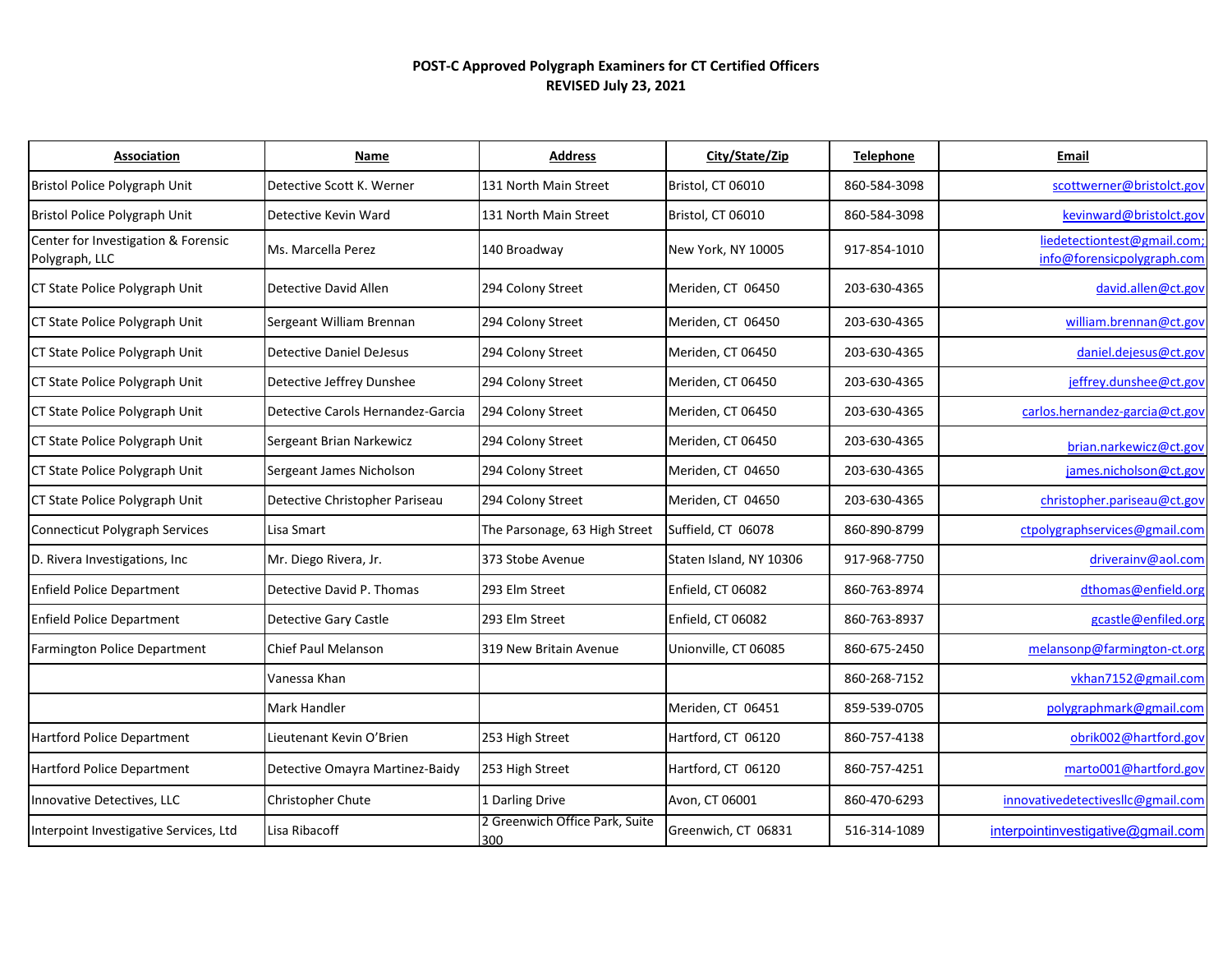## **POST-C Approved Polygraph Examiners for CT Certified Officers REVISED July 23, 2021**

| <b>Association</b>                     | Name                                 | <b>Address</b>                                       | City/State/Zip        | <b>Telephone</b> | Email                                      |
|----------------------------------------|--------------------------------------|------------------------------------------------------|-----------------------|------------------|--------------------------------------------|
| $\mathbf{u}$                           | $\mathbf{u}$                         | 243 Tresser Boulevard                                | Stamford, CT 06901    | 516-314-1089     | $\mathbf{u}$                               |
| Interpoint Investigative Services, Ltd | Daniel Ribacoff                      | 243 Tresser Boulevard                                | Stamford, CT 06901    | 516-314-1089     | interpointinvestigative@gmail.com          |
| $\mathbf{u}$                           | $\mathbf{H}$                         | 2 Greenwich Office Park, Suite 3 Greenwich, CT 06831 |                       | 516-314-1089     |                                            |
| Liberty Hill Investigations, LLC       | James Curtis                         | 197B Trumbull Highway                                | Lebanon, CT 06249     | 860-917-1914     | libertyhillinvestigations@gmail.com        |
| Manchester Police Department           | Sergeant Jonathan Laughlin           | 239 Middle Turnpike, East                            | Manchester, CT 06045  | 860-643-3348     | laughlinj@manchester.gov                   |
| Manchester Police Department           | Detective Robert Dwy                 | 239 Middle Turnpike, East                            | Manchester, CT 06045  | 860-643-3373     | dwyr@manchesterct.gov                      |
| Manchester Police Department           | Detective Jason Pontz                | 239 Middle Turnpike, East                            | Manchester, CT 06045  | 860-645-5500     | pontzj@manchesterct.gov                    |
| Milford Police Department              | Officer Marilisa Anania              | 400 Post Post Road                                   | Milford, CT. 06460    | 203-783-4739     | manania@milfordct.gov                      |
| Milford Police Department              | Detective Katheen Bruno              | 400 Boston Post Road                                 | Milford, CT. 06460    | 203-783-4739     | kbruno@milfordct.gov                       |
| New Britain Police Department          | Chief Christopher Chute              | 10 Chestnut Street                                   | New Britain, CT 06051 | 860-826-3047     | cwco293@newbritainct.gov                   |
| New Britain Police Department          | Detective Joseph Lopa                | 10 Chestnut Street                                   | New Britain, CT 06051 | 860-826-3000     | joseph.lopa@newbritainct.gov               |
| New Britain Police Department          | Lieutenant Adam Rembisz              | 10 Chestnut Street                                   | New Britain, CT 06051 | 860-826-3131     | adam.rembisz@newbritainct.gov              |
| New Britain Police Department          | Detective Thai Tran                  | 10 Chestnut Street                                   | New Britain, CT 06051 | 860-826-3043     | thai.tran@newbritainct.gov                 |
| Norwich Police Department              | Sergeant Christopher Conley          | 76 Thames Street                                     | Norwich, CT 06360     | 860-892-2892     | cconley@cityofnorwich.org                  |
| Norwich Police Department              | Detective Christopher Chastang       | <b>76 Thames Street</b>                              | Norwich, CT 06360     | 860-892-2892     | cchastang@cityofnorwich.org                |
| PDD Solutions Polygraph Service        | Mr. William A. Wesche, III           | The Parsonage, 63 High Street                        | Suffield, CT 06078    | 860-668-0295     | ppdpolygraph@gmail.com                     |
| Secure Investigations, LLC             | Mr. Michael O'Loughlin               | 390 Middlebury Road, Suite #3                        | Middlebury, CT 06792  | 203-758-4774     | secure-inv@sbcglobal.net                   |
| The Connection, Inc.                   | James Streifel                       | 100 Roscommon Dr.                                    | Middletown, CT 06457  | 860-510-3376     | jastreifel@theconnectioninc.org            |
| The Connection, Inc.                   | Ashley Alicea                        | 100 Roscommon Dr.                                    | Middletown, CT 06457  | 860-510-3376     | ashleydalicea@aol.com                      |
| Third Degree Polygraph, LLC            | Kenneth A. Stauff                    |                                                      | Southbury, CT 06488   | 203-558-3753     | ken@thirddegreepolygraph.com               |
| Town of Groton Police Department       | <b>Detective Matthew Hammerstrom</b> | 68 Groton Long Point Road                            | Groton, CT 06340      | 860-441-6712     | MHammerstrom@groton-ct.gov                 |
| Verify Credibility Services            | Karen F. O'Connor                    | 52 Main Street                                       | Manchester, CT 06040  | 860-281-4412     | Karenoconnor@verifycredibilityservices.com |
| <b>Waterbury Police Department</b>     | Detective Orlando Rivera             | 255 East Main Street                                 | Waterbury, CT 06702   | 203-573-5003     | orivera@wtbypd.org                         |